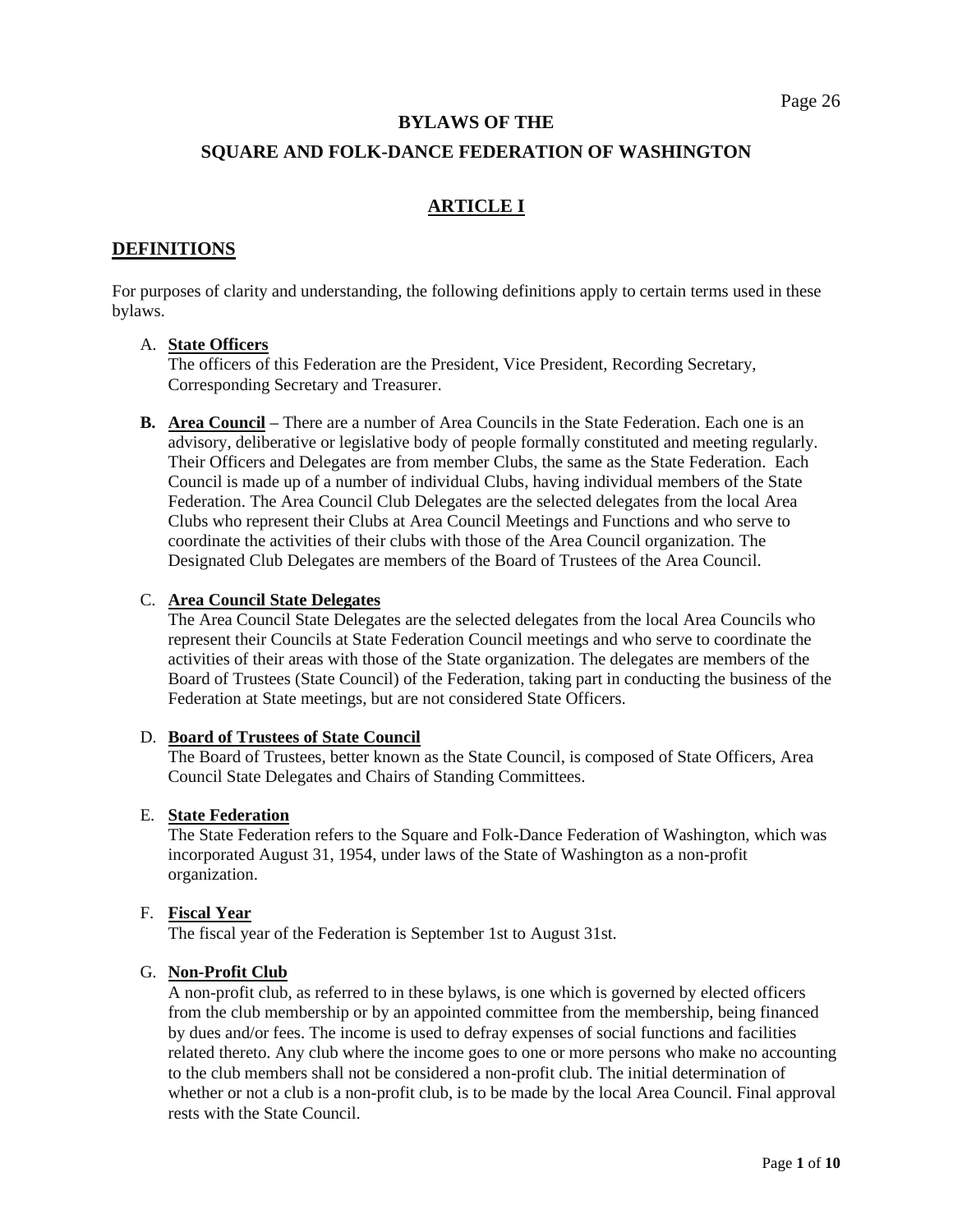# **ARTICLE II**

# **OFFICERS AND THEIR DUTIES**

### A. **President**

- The President shall:
- 1. Preside at all meetings of the State Council.
- 2. Appoint chairs of standing and special committees (with certain exceptions as noted in Article III-B) and should consult with the other State Officers regarding such appointments.
- 3. Perform all other duties ordinarily devolving upon the office of President.
- 4. Upon completion of their term of office he/she shall serve the following year as: a. Immediate Past President, in an ex-officio advisory capacity to the State Council.
	- b. Chair of the State Nominating Committee.

#### B. **Vice President**

The Vice President shall:

- 1. In the absence or incapability of the President, perform the duties of the office of President.
- 2. Assist the President in coordinating all activities of the Federation.
- 3. Perform such other special duties as the President may designate.
- 4. Ensuring that a Past President's pin is available for presentation to the President at the end of his/her term of office. In the event of consecutive terms the President and his or her partner will receive the past president pin at the end of his or her last term. If non-consecutive terms are served, only one pin will be awarded.
- 5. Act as State Festival Coordinator, coordinating activities between the State level and the local Area Council in connection with putting on State Festivals.
- 6. Be custodian of the States' square dance banner; the American flag; other flags; officer/delegate name plates; table skirting; State Motto banner; Parker, MacGregor, and McNutt award trophies; past president's pin, president's award pins, and state festival badges.

#### C. **Recording Secretary**

The Recording Secretary shall:

- 1. Keep the minutes of all meetings of the State Council.
- 2. Maintain an accurate record of the attendance of Council members at such meetings.
- 3. Mail or e-mail minutes to all State Council members, president of each Area Council in the State Federation, president of each member club in the State Federation, and to any others (by written request) as agreed upon by the State Council.
- 4. Perform all other duties ordinarily devolving upon the office of Recording Secretary.

### D. **Corresponding Secretary**

The Corresponding Secretary shall:

- 1. Handle all correspondence as directed by the President.
- 2. Be responsible for the preparation and mailing of ballots to all regular member clubs in the Federation for proposed changes in the by-laws and other business requiring a vote of club members, except the election of State Officers, and shall tally with witnesses the results of such balloting.
- 3. Be responsible for the preparation and printing of the State Directory.
- 4. Perform all other duties ordinarily devolving upon the office of Corresponding Secretary.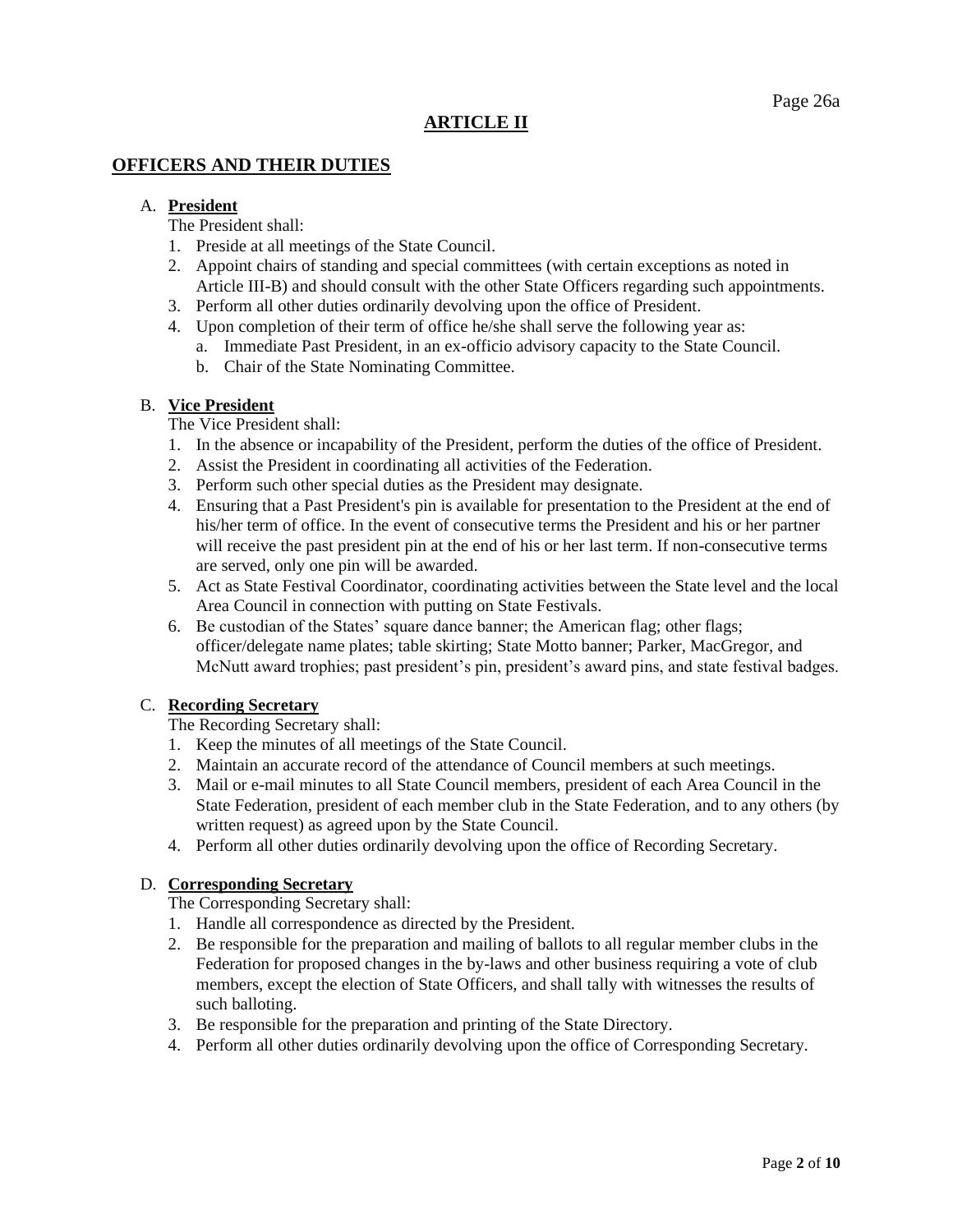# Page 26b E. **Treasurer**

The Treasurer shall:

- 1. Collect and be custodian of all funds of the State Federation except those of the State's sponsored square dance magazine Footnotes, Heritage Center, Membership/Insurance Chair, and Education and Leadership.
- 2. Maintain such bank accounts as are deemed necessary and shall pay all bills promptly.
- 3. Maintain an itemized account of all receipts and expenditures.
- 4. Make financial reports at State meetings.
- 5. Prepare any special analysis of financial condition of the Federation that the President may request.
- 6. Order and distribute Federation stationery, envelopes, and any other supplies as required.
- 7. Perform any other duties ordinarily devolving upon the office of Treasurer.

# **ARTICLE III**

# **COMMITTEES**

A. **Standing Committees** of the Federation shall be those necessary to carry on the business of the Federation, as determined by the President and the State Council.

Committees are:

- 1. Computer Coordinator
- 2. Education and Leadership
- 3. Festival Coordinator
- 4. Finance and Audit
- 5. Financial Advisor
- 6. Heritage Center
- 7. Historian and Librarian
- 8. Membership/Insurance
- 9. Nominating
- 10. Publications (Editor of Footnotes)
- 11. Publicity and Promotion
- 12. XP's
- 13. Youth Coordinator
- B. **The Chairs of Standing Committees** are appointed by the President, with five exceptions as follows:
	- 1. The Immediate Past President is automatically the Nominating Committee Chair.
	- 2. The State Vice-President is automatically the State Festival Coordinator.
	- 3. The Chairman of the XP Committee is elected annually by the Past Presidents who actively participate in square dancing.
	- 4. The Chairman of Education and Leadership is selected annually by and from within the five (5) member committee of the Leadership Seminar.
	- 5. The Chairman of the Heritage Center is elected annually by members of the Heritage Center Trustees.
- C. **The Chairs of Standing Committees** serve for a period of one year unless re-appointed. They are members of the State Council and, with the exception of those mentioned above in Section B, must be chosen by the President from different Area Councils in order to maintain, as nearly as possible, equal representation from all Area Councils in the State.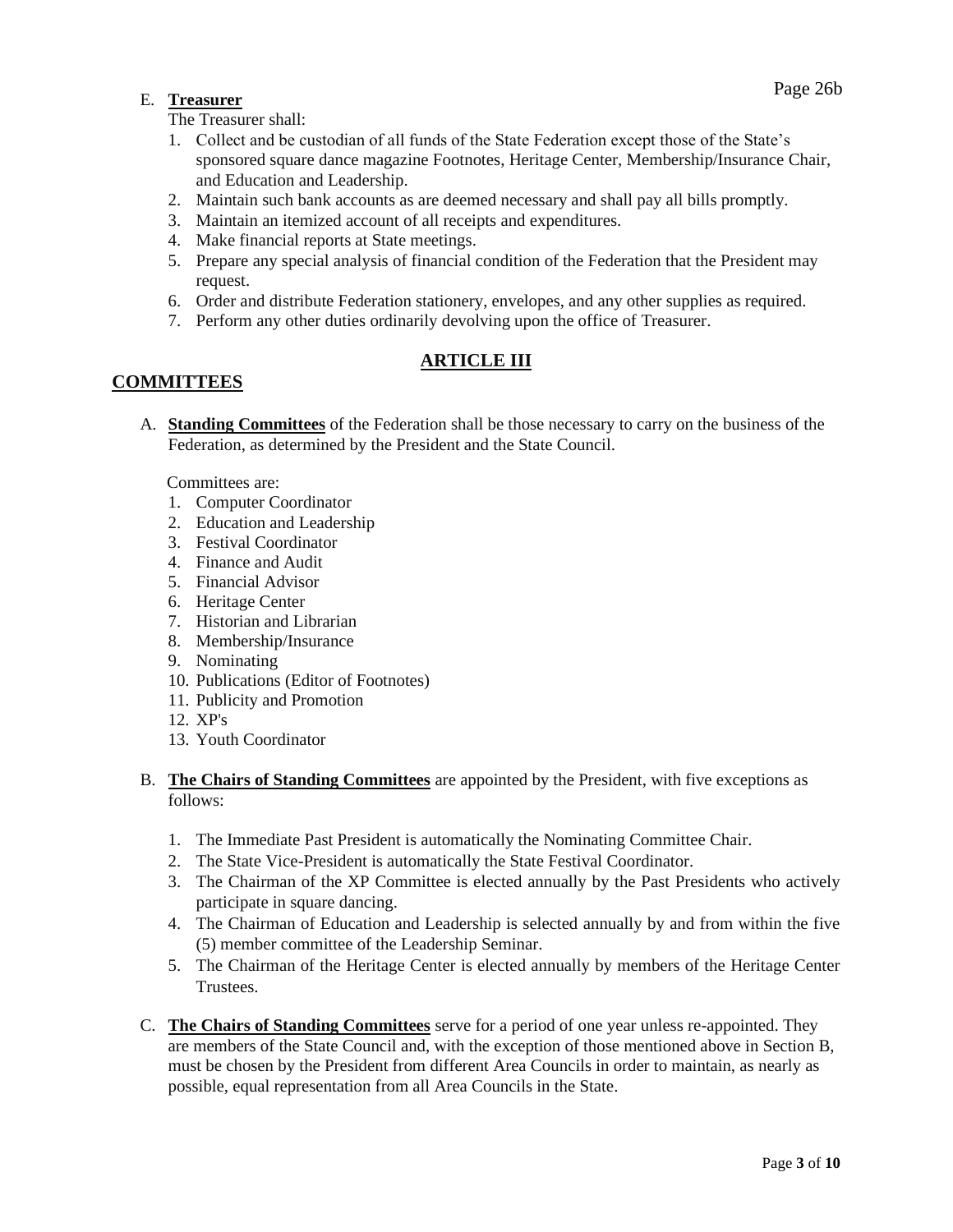D. **Special Committees** may be appointed by the President whenever necessary. Such a committee will continue to exist until the assignment has been completed and the report has been made, or until the committee is dismissed by the President.

# **ARTICLE IV**

### **MEMBERSHIP**

#### A. **Regular Membership**

This is open to all members of non-profit folk-dance groups and organizations associated with the Square and Folk-Dance Federation of Washington.

1. **Individual Membership** is achieved by belonging to a State Federated Club and paying individual dues to the State Federation. Whenever new members are taken into the club, the information on the new members is to be sent to the Federation Membership/Insurance Chair within ten (10) days, along with the new members' Federation dues.

#### 2. **New Club Memberships:**

- a. A club that is qualified under Article I-F, and Article IV-A, and that has been accepted for membership in an Area Council, may be sponsored for membership in the Federation by the Council. In the case of a New Council, their acceptance would be the State Council vote of approval.
- b. The application for membership shall be made on approved forms as provided by the State Federation.
- c. The approved forms, to be completed in full and submitted to the Membership/Insurance Chair, shall consist of:
	- 1) An Application/Renewal Form that includes: Area Council Acceptance and Nonprofit Club Certification as stated in Article I, Item G of the State Federation Bylaws. Area Councils only require State Approval.
	- 2) A Club Membership List Form.
- d. Funds for each club member in the amount of State Federation dues, as established from time to time, must accompany and be submitted with the Application for Membership.
- e. Provided that the club has met and fulfilled all requirements and conditions for membership, the Membership/Insurance Chair shall present the club's/council's application for membership at the next regularly scheduled meeting of the State Federation.
- f. Interim membership approval may be granted by the State Federation President if and as required.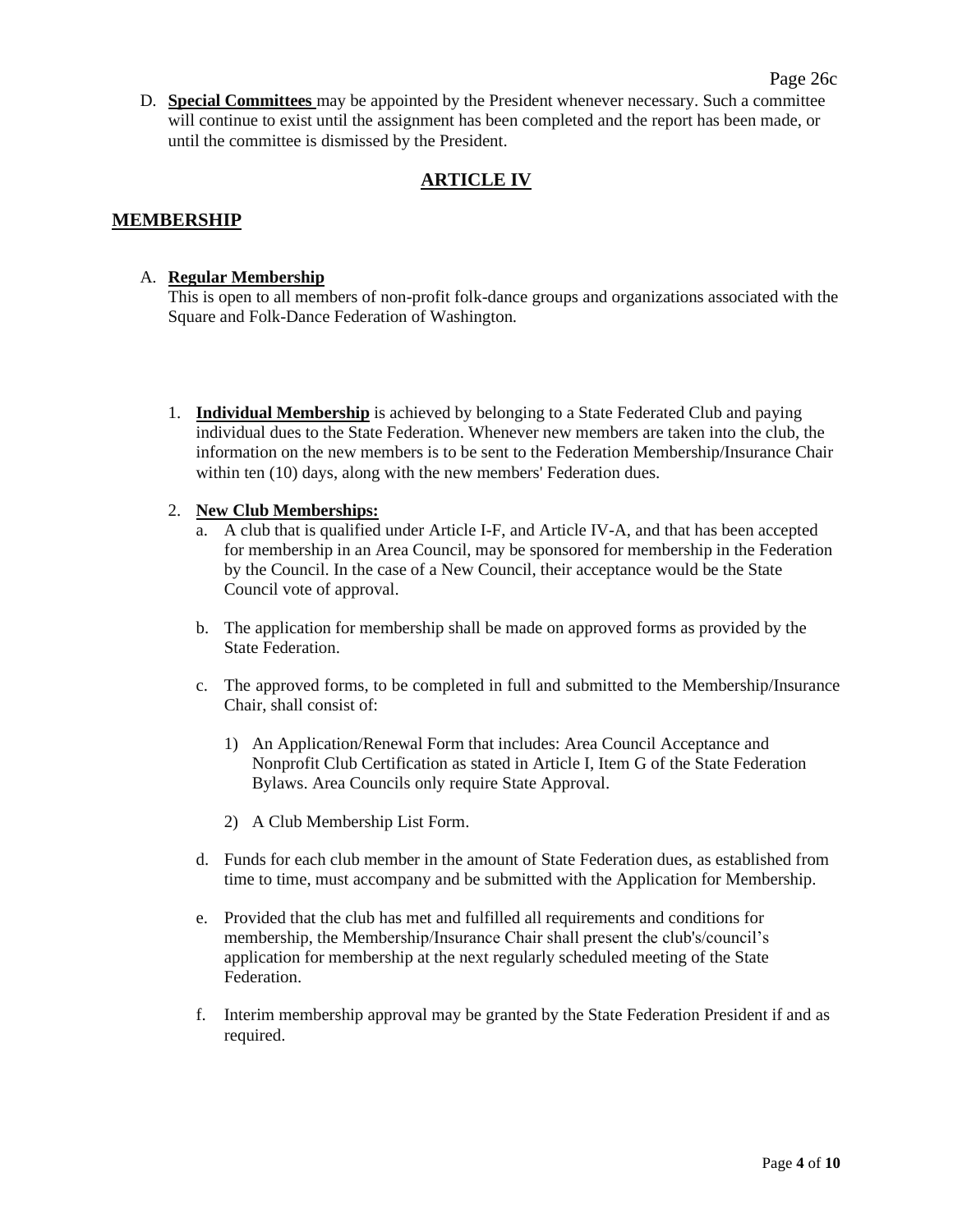#### 3. **Renewal Club Memberships:**

- a. Same requirements as IV-A-2 above except that items "a" and "b" are not required for renewal.
- b. Renewal forms are due by May 31st.

#### B. **Certificate of Membership**

A certificate of membership, prepared by the Membership/Insurance Chair, shall be issued to each new club accepted into the State Federation.

#### C. **Membership lists and Dues**

Any Federated Club not having its membership list and dues turned in to the Membership/Insurance Chair by the end of the Federation fiscal year will automatically be deleted from the rolls of the Square and Folk-Dance Federation of Washington.

#### D. **Club/Council Dissolution**

- 1. Upon written notification by the dissolving club's presiding officer, the Area Council will be responsible to notify the State Membership/Insurance Chair, through a written document signed by an Area Council officer within 30 days of receipt of such notice.
- 2. Before an Area Council can dissolve, disposition of the clubs in the Council must be accounted for. When the Council decides to dissolve, the State Membership/Insurance Chair must be notified in writing by the presiding officer within 30 days of such action, along with information pertaining to the status of the clubs.

# **ARTICLE V**

# **STATE DUES & INSURANCE PREMIUMS**

#### A. **Club dues:**

Annual club dues of \$5.00 are due and payable by May 31st with the club renewal form.

#### B. **Individual member dues:**

Annual individual member dues are \$1.50 per person payable by May 31st with the club membership list.

#### C. **Individual member insurance:**

Annual individual member insurance premium of \$4.50 per person are payable by May 31st with the club membership list.

#### D. **Change in Dues**

Any change in Federation assessment which may affect individual and/or club dues or insurance premiums must be voted on following the procedures as listed in D 1, 2 & 3 below:

1. A majority vote of the State Council, and by subsequent validation of a majority of the voting paid-up members of the State Federation.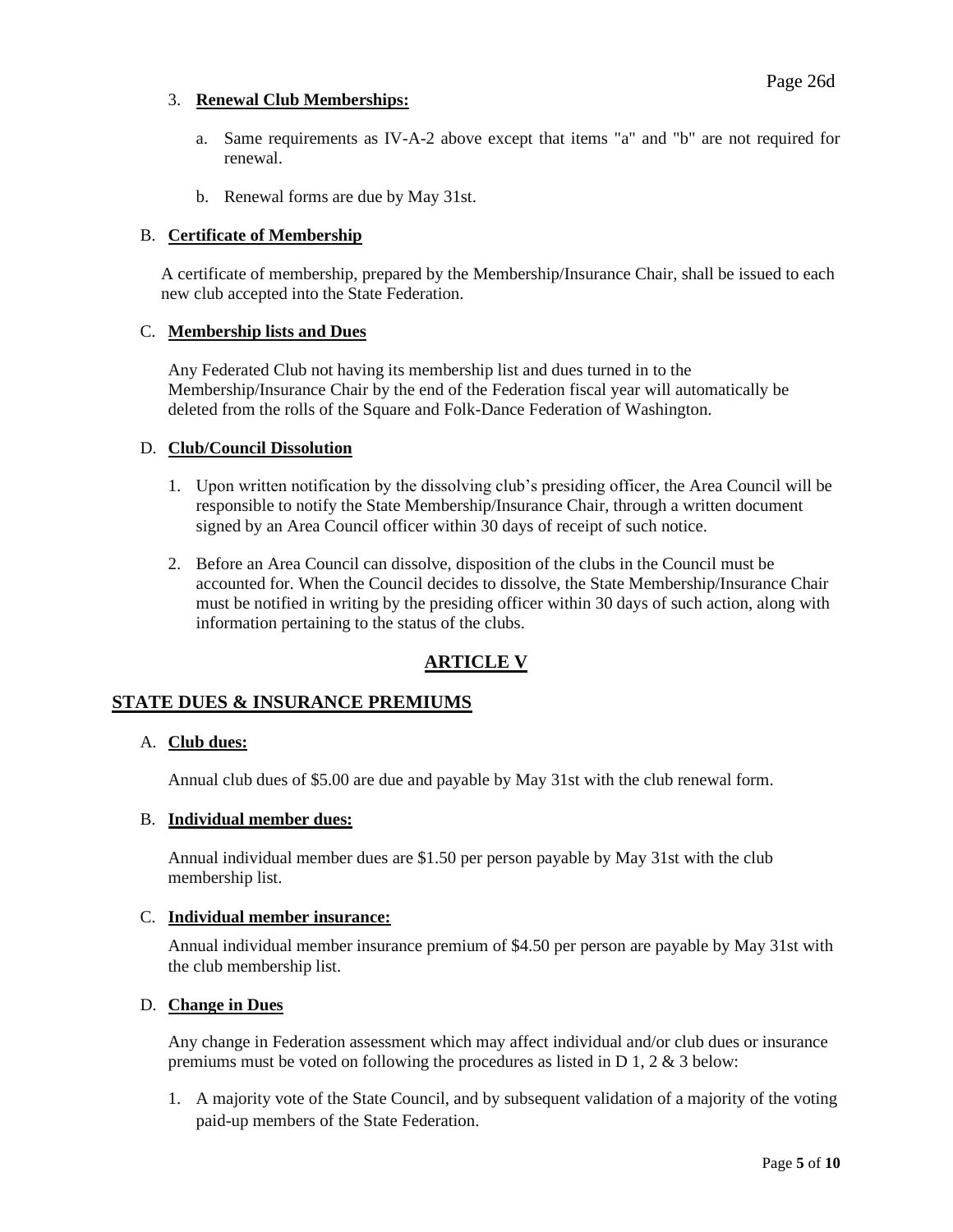- 2. Voting to be within 40 days of the mailing of ballots, and after written notice has been sent to each club President.
- 3. After voting by Federated members, the club secretary shall cast one ballot with the number of votes for and against each change, and items of business that should be brought before the membership.

#### E. **Refund of Membership Dues**

Membership dues in the State Federation cannot be refunded.

#### F. **Dues Period**

For purposes of this section, the period of time covered by annual dues is from September  $1<sup>st</sup>$ through August  $31<sup>st</sup>$ . However, in order to get member clubs listed in the State Directory, which is assembled and printed during the summer, it is necessary that annual club dues and renewal forms be received by the State Treasurer by May 31<sup>st</sup>.

#### G. **New clubs**

#### **1. Club Dues**

A new club applying for membership after March 1st, whose application is approved by its local Area Council and later approved at the spring meeting of the State Council, shall be considered paid-up for the remainder of the current year - and for all of the following year to August 31st.

#### **2. Individual Member Dues**

A membership list and individual member dues are required with a new club application. These individual member dues are for the current year (not pro-rated) and will be due again in September. (See Article V-F)

# **ARTICLE VI**

### **STATE COUNCIL MEETINGS**

A. The State Council shall meet for regular meetings three (3) times a year, in the fall, winter and spring, preferably in the months of September, January and May. Exact time and place of such meetings shall be decided by the State Council after considering the various Area Councils' invitations.

#### B. **Special Meetings**

May be called as follows:

By the President, upon written notice to the State Council members at least one week in advance of the meeting date.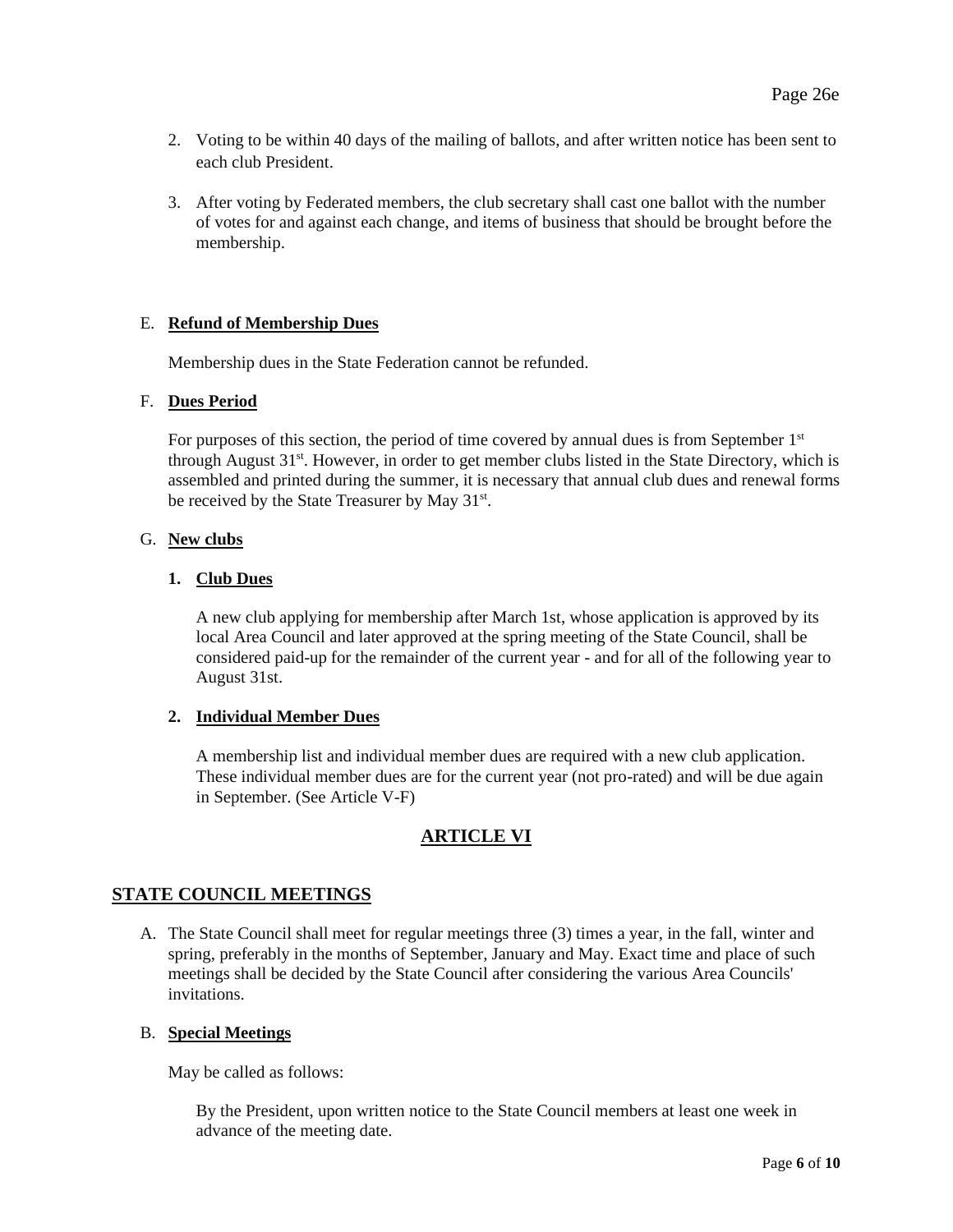1. By five (5) or more State Council members, upon written notice to the other State Council members at least one week in advance of the meeting date.

#### C. **Quorum**

The quorum necessary for transacting business at any State meeting shall be at least 15 members of the State Council in attendance at the meeting.

#### D. **Parliamentary Procedure**

All meetings of the State Council shall be conducted in accordance with the current edition of ROBERT'S RULES OF ORDER-Newly Revised.

#### E. **Parliamentarian**

In order to have business meetings conducted in an orderly manner, following generally accepted rules of parliamentary procedure, the President should appoint a Parliamentarian whose duties are advisory and who has no vote. The Parliamentarian merely gives an opinion; the President gives the ruling. The President is not obligated to follow the advice of the Parliamentarian.

#### F. **Fall Meeting**

The fall meeting of the State Council is known as the Fall Conclave. It is attended by both outgoing and incoming State Council members. The first part of this meeting is conducted by the outgoing State Council members, up through the completion of old business. At this point the incoming State Council members are installed and take over their duties for the ensuing year.

#### G. **Meeting Cancellation/Postponement**

In the event of a need for cancellation/postponement, the decision will be made by consultation of the five elected officers.

### **ARTICLE VII**

#### **MOTIONS AND VOTING**

- A. Although discussion may be entered into by anyone attending State Council meetings, only the State Officers & Area Council State Delegates (or their appointed alternates) and Chairmen of Standing Committees are authorized to make motions and vote. Any State Council member who holds more than one position on the State Council shall have only one vote.
- B. The Chair of a Special Committee can make motions that pertain to their Committee but cannot vote.
- C. Normally, the President has no vote. However, he/she *may* vote in the following situations:
	- 1. When voting is conducted using a written ballot.
	- 2. To make a tie vote, unless the vote is by ballot.
	- **3.** To break a tie vote. However, in this situation he/she cannot vote twice once to make a tie and then again to break it.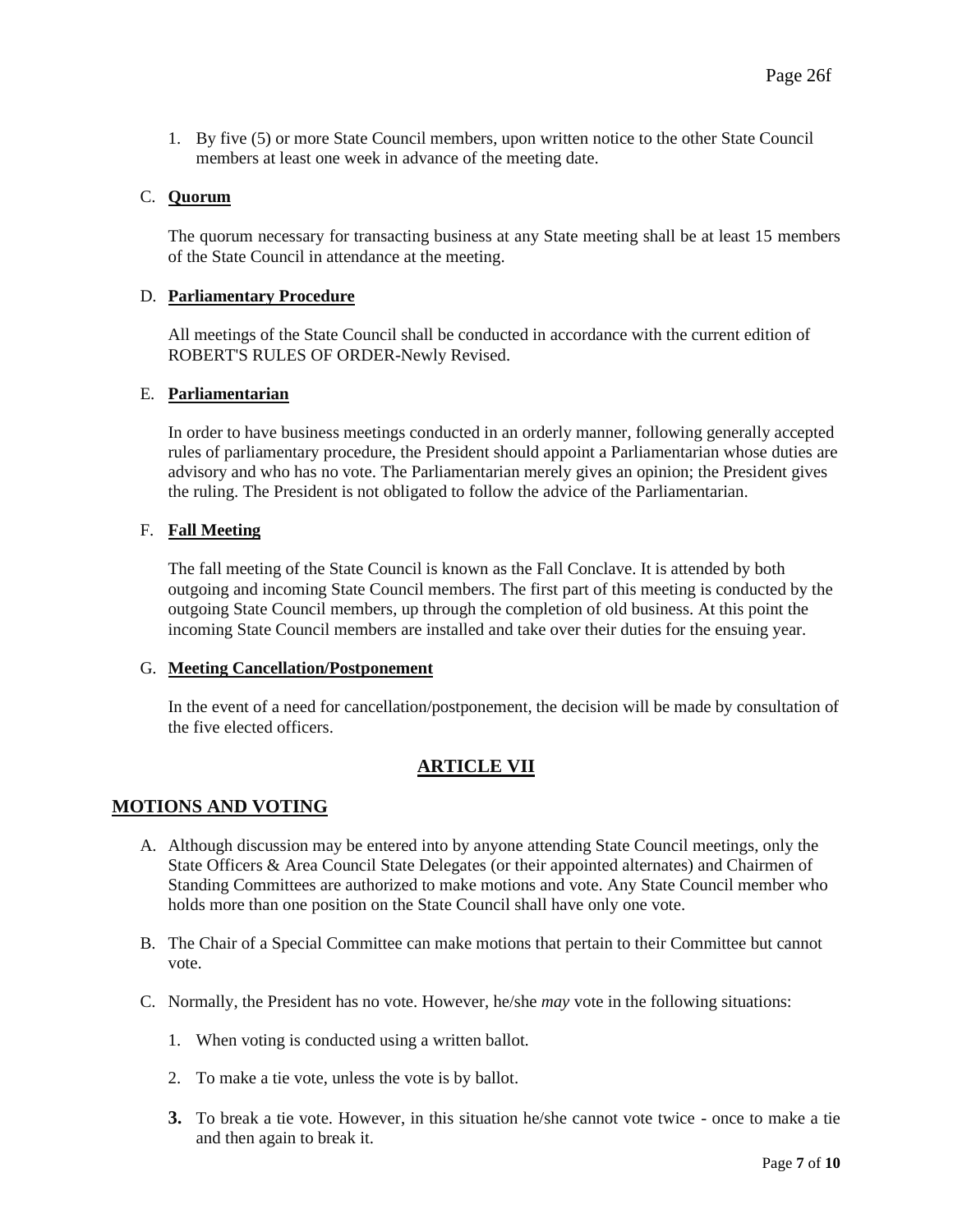### **ARTICLE VIII**

### **STATE FESTIVALS**

- A. The State Federation may sponsor one State Festival each year.
- B. Bids for future Festivals are to be made in accordance with the Standing Rules.

# **ARTICLE IX**

# **ELECTION OF STATE OFFICERS**

- A. Officers of the State Federation shall be elected in the following manner:
	- 1. A State Nominating Committee consisting of one elected member from each Area Council shall meet with the Immediate Past President acting as chair of the committee to select a slate of prospective officers for the next year. Meetings shall be held concurrently with the regular winter meeting of the State Council. The chair of the committee normally has no vote. However, he/she may vote to break a tie vote.
	- 2. Each committee member should bring to the meeting a slate of prospective officers (not more than two (2) for each office) for whom he/she vouches that such candidates are currently members of a state federated club and are willing to have their names presented for state office. Each candidate must have had previous experience in at least three (**3**) of the following positions:
		- a) Club Officer
		- b) Club Committee Chair
		- c) Area Council Officer
		- d) Area Council Committee Chair
		- e) Area Council State Delegate
		- f) Area Nominating Committee Chair
		- g) State Council Committee Chair
	- 3. From the group of candidates proposed, an eliminating process will ensue by vote of the committee members. Two candidates for each office are to be placed on the ballot, each of whom must have had a majority vote of the Nominating Committee members.
	- 4. After selecting two (2) candidates for each office, the Nominating Committee Chair shall file a report of the Committee's choices with the State President no later than one week after the Nominating Committee Meeting.
	- 5. Within two weeks following the report of the Nominating Committee, the Nominating Committee Chair shall prepare and mail ballots and instructions for voting to the President of each paid-up, regular member club in the State Federation.
	- 6. After voting by federated members, the club Secretary shall cast one ballot with the number of votes for each candidate for each office. The club may propose additional candidates by writing in their names in the spaces provided. Ballots must be returned directly to the State Nominating Committee Chair, not more than 40 days from the date of mailing.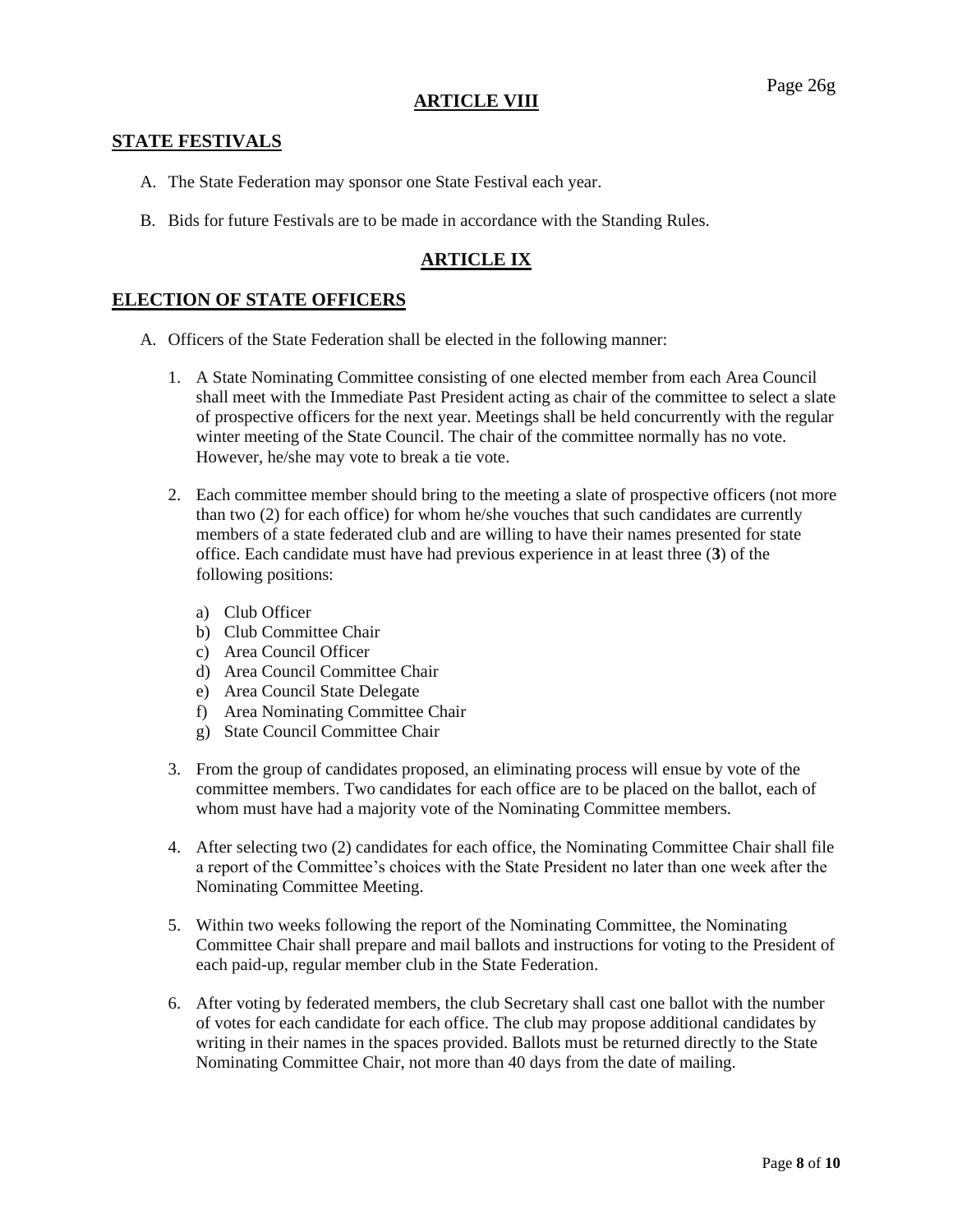- 7. Ballots shall be designed to ensure that the vote will be kept secret until the ballots are opened and counted by the State Nominating Committee Chair in the presence of witnesses.
	- a. When the election results are determined, it shall be the responsibility of the Nominating Committee Chair to notify the President of the State Federation, Nominating Committee persons of each council and the Editor of FOOTNOTES, so that the results of the election may be published in the May edition of FOOTNOTES.
	- b. The Nominating Committee Chair will notify each individual candidate of the results of the election for their office.
	- c. Any candidate for State office may receive the voting results pertaining only to the office they are running for by inquiring of the Nominating Committee Chair.
- B. The newly elected officers shall be installed and take office during the Fall Conclave, and shall serve for one year, unless re-elected.
- C. Vacancies occurring among the State Officers (other than President) shall be filled by appointment by the State President. The appointee shall meet the qualifications of Article IX-A-2. The newly appointed officer shall complete the term of the officer he/she replaces.

# **ARTICLE X**

# **TERM OF OFFICE**

A. There is no limitation on any State Council Officer or Committee Chair serving for more than one term of office providing he/she is duly re-elected or re-appointed, as the case may be.

# **ARTICLE XI**

### **TRAVEL AND LODGING EXPENSE**

- A. Reimbursement in whole or in part, covering the cost of travel and lodging expense for attending state meetings, may be approved by the State Council for State Officers, Standing and Special Committee Chairs, members of the State Nominating Committee and others as approved. The amount of such reimbursement is dependent upon the financial condition of the Federation and may vary from time to time. Members of the State Nominating Committee are authorized reimbursements for only the fall and winter State meetings inasmuch as their work is completed prior to the spring meeting.
- B. Area Council State Delegates are reimbursed for travel and lodging expense by their own Area Council.
- C. In addition to the above, reimbursement in whole or in part of travel and lodging expense for attending State meetings is also authorized to the incumbent of the following position:
	- 1. The State Parliamentarian
- D. There shall be no "double" reimbursement for travel and lodging for attending State meetings to married individuals or dancing partners who hold State Council positions.